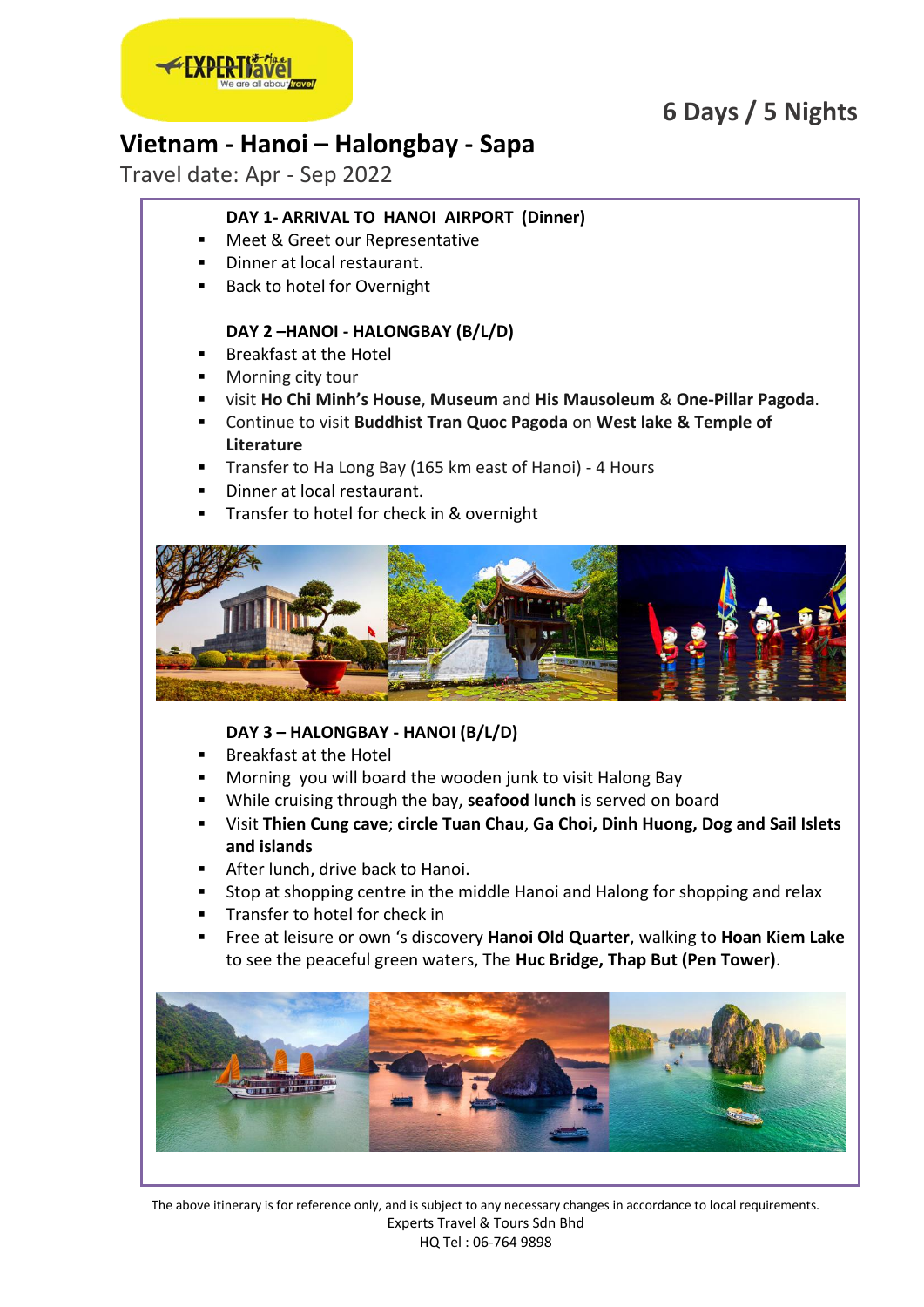### **Day 4 – HANOI– SAPA- CATCAT/SINCHAI (B/L/D)**

- Breakfast at the Hotel
- Pick up from your hotel and depart for Sapa on new highway for 6 hrs via Lao Cai
- Follow the highway to Lao Cai city with stop over en route for short comfort break & relax
- Visit the bustling Sa Pa Market where the Red Dao, Black Hmong, Tay and Xa Pho ethnic minorities converge from the nearby mountainsides and valleys to trade their goods and buy provisions.
- Arrive Sapa Town. Enjoy the lunch with Vietnamese cuisine.
- Visit to Cat Cat village which is home of Black H'mong ethnic people (deep valley at the foot of Fansipan Peak)
- Our local guide will show you the daily life activities of the locals, go trekking down to the valley bottom to the waterfall – Hydraulic Power Station; stop for photo with bridge and waterfall
- Transfer to hotel for check in & overnight



### **Day 5 – SAPA – LAOCHAI/TA VAN - FANSIPAN - HANOI (BLD)**

- Breakfast at hotel, check out of the room and prepare light pack for trekking. (Big luggage keep in hotel store)
- A short trek through the rice terraces and along Muong Hoa Stream to the Black Hmong village of Lao Chai
- Meet up at Ta Van Bridge and get back Sapa town
- **Lunch at local restaurant**
- Driver & tour guide take you to Cable Car Station and spend 20 minutes with cable car to enjoy the spectacular scenery.Reach the altitute of 2800 meters, you have a good time to see the view and take photos, visit pagoda the spiritual destinations and trek up to 600 steps you will reach the peak of Fansipan - the Roof of Indochina. (Spend about 1,5 hours for hiking and taking photos).
- back to Cable Car Station and return to Hanoi. Dinner at local restaurant and overnight in Hanoi.



### **Day 6 – HANOI – KUALA LUMPUR (B)**

- Breakfast at the Hotel
- Time at leisure until transfer to Noi Bai International Airport for departure.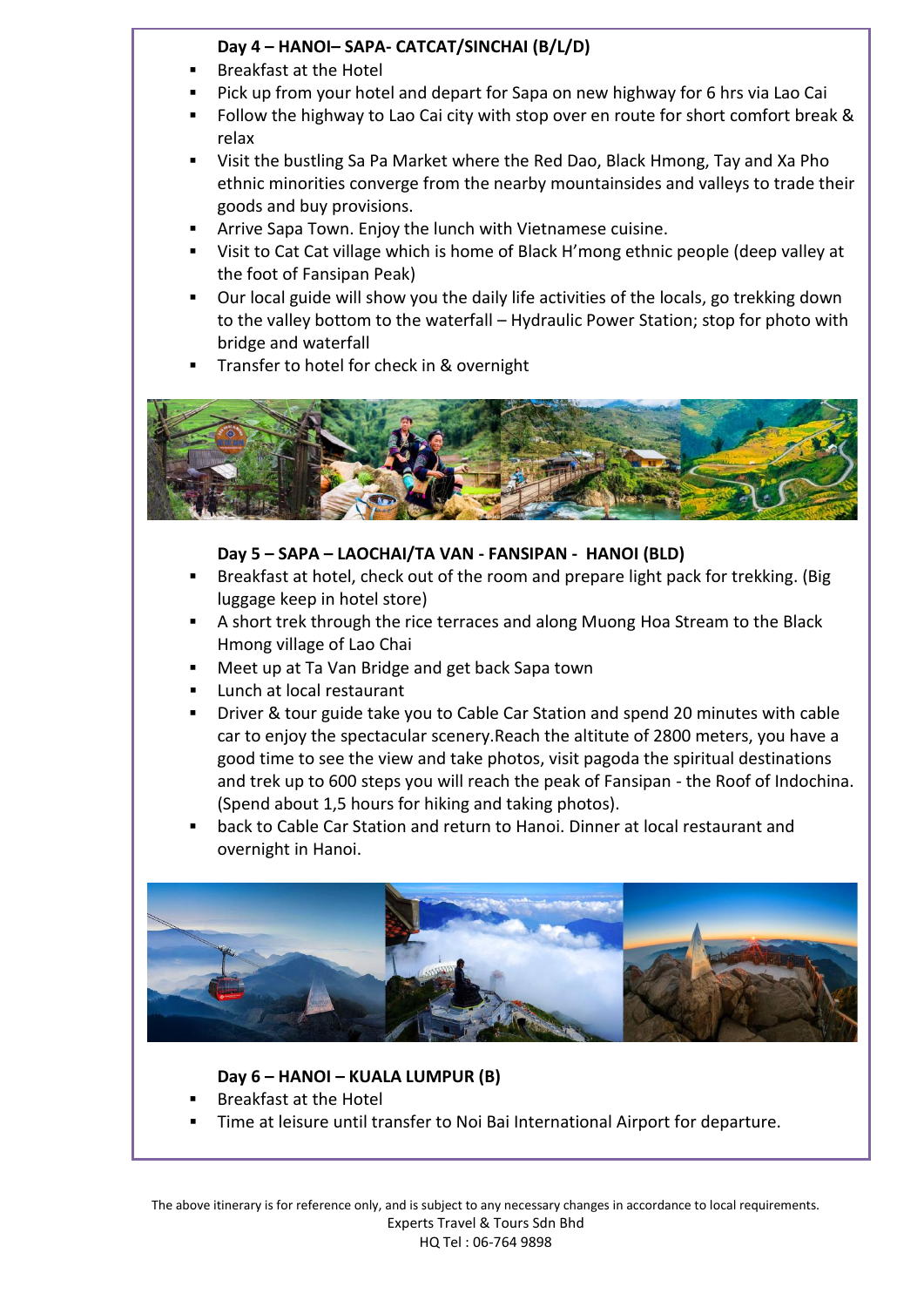#### **INCLUSIVE:**

- Round-trip ticket
- Package Meals specified in (B=breakfast, L=lunch, D=dinner)
- Hotel accomodation
- Attraction tickets
- Driver guide tip
- One bottle of mineral water per person per day

### **EXCLUDE:**

- **•** Travel insurance
- KLIA 2 airport transfer
- 72 hours PCR test before departure (If need)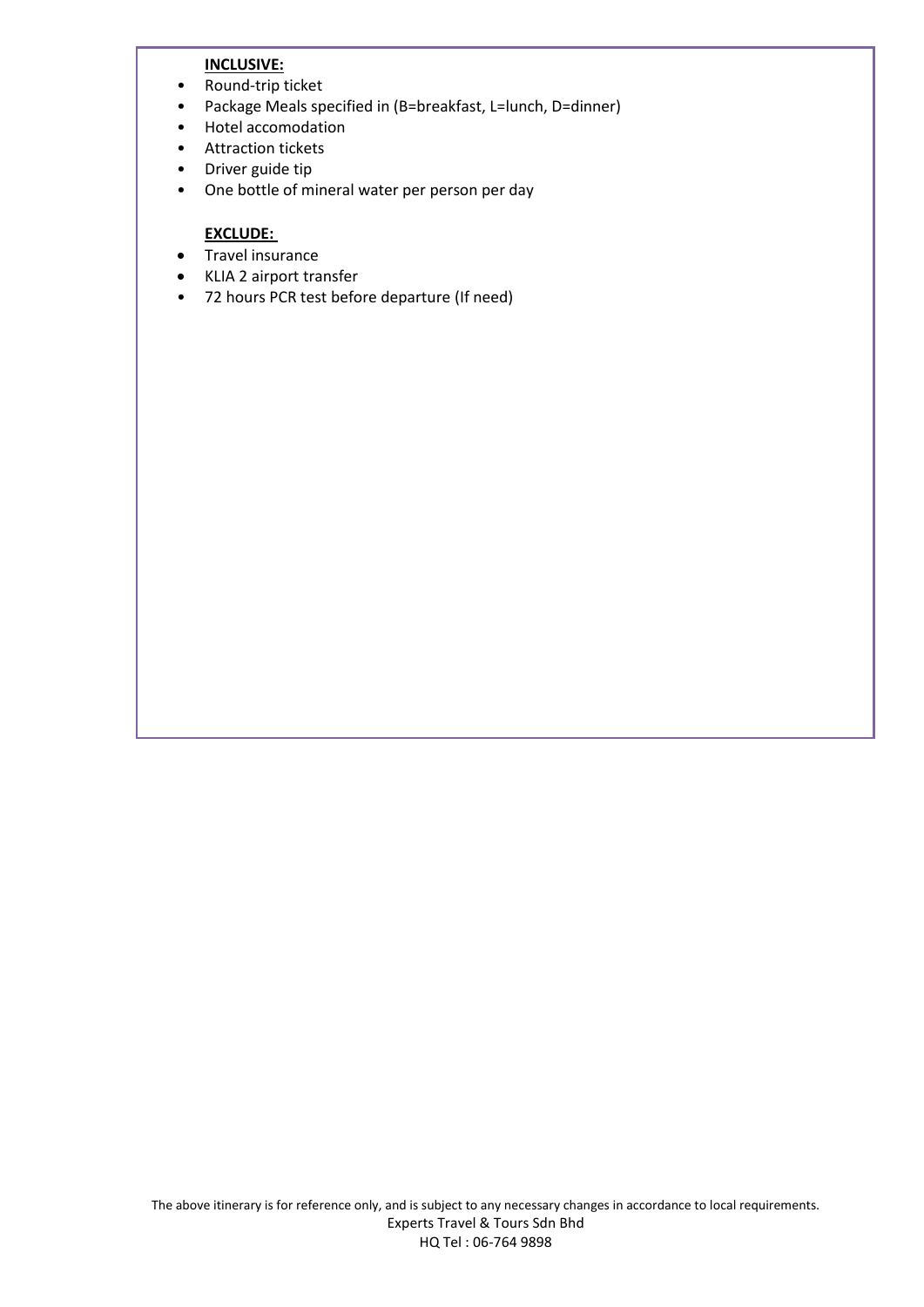**6**天 **/ 5** 晚



# 越南 **-** 河内 下龙湾 沙坝

出发日期 : 4月份 - 9月份 2022

### 第一天 **-** 抵达河内

- 抵达后由优秀导游接机
- 当地餐馆享用晚餐
- 入住酒店

### 第二天 **–**河内 **-** 下龙湾 **(**早午晚**)**

- 享用酒店早餐
- 上午河内市区游
- 参观胡志明陵墓,巴亭广场, 高架屋
- 参观镇国寺, 文庙和国家歌剧院
- 出发前往下龙湾 (河内以东 165 公里) 4小时车程
- 当地餐馆享用晚餐
- 入住酒店



### 第三天 **–** 下龙湾 **-** 河内 **(**早午晚**)**

- 享用酒店早餐
- 早上您将登船游览下龙湾
- 船上供应海鲜午餐
- 岛屿雄姿万千,独得美态,更被冠名如:鬥鸡島,蟾蜍島,乌龟島,人头島,双乳峰等, 皆因外观而得盛名。再乘船繞行參观[藏木洞],[观楼台]和[天宮洞], 洞内許多独特的 天然奇岩,像一座天然的楼台,石洞及各式栩栩如生的钟乳石洞令人叹为观止
- 返回河内,途中经过购物中心,停下来购物和休息片刻
- 入住酒店
- 前往三十六古街自由活动,客人可步行前往还剑湖欣赏美景, 湖中建有一座三层高的 龟塔



The above itinerary is for reference only, and is subject to any necessary changes in accordance to local requirements. Experts Travel & Tours Sdn Bhd HQ Tel : 06-764 9898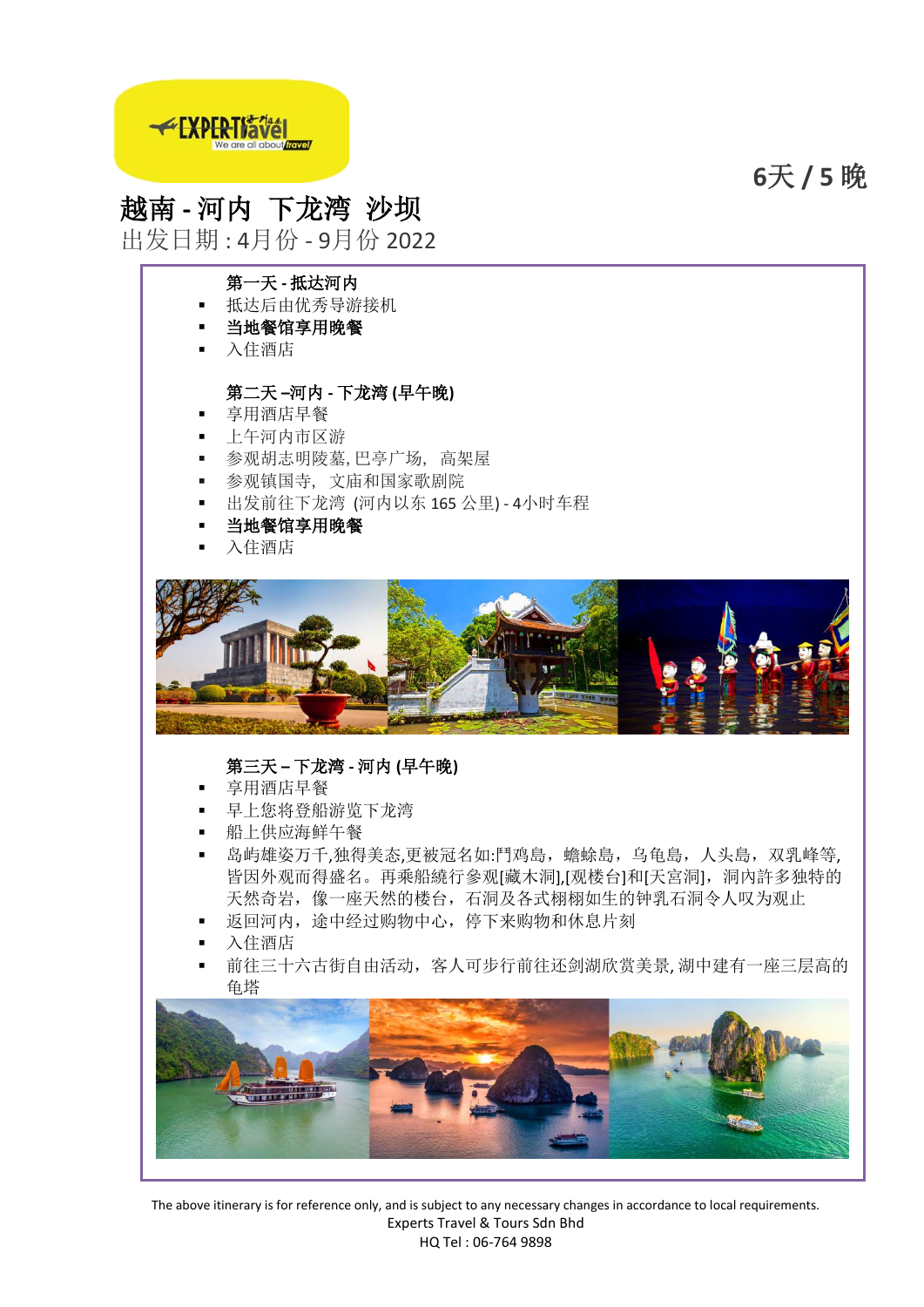### 第四天**–** 河内**– Cat Cat** 村庄**/**新柴 **-** 沙坝 **(**早午晚**)**

- 酒店早餐
- 从您的酒店接您,在新高速公路上经老街 6 小时前往沙巴
- 沿着高速公路前往老街市,途中稍作停留,享受短暂的舒适休息
- 参观繁华的萨帕市场,红道、黑苗、泰和 Xa Pho 少数民族从附近的山坡和山谷聚集在一起,可以跟他们购买商品和粮食。
- 到达沙巴镇。享用越南美食的午餐。
- 游览黑苗族的猫猫村CatCat(番西邦峰脚下的深谷)
- 当地导游会带您了解当地人的日常生活活动,徒步下到谷底到瀑布—— 水力发电站;停下来与桥梁和瀑布合影
- 当地餐馆享用晚餐
- 入住酒店



#### 第 五天 **-** 沙坝 **-** 老柴**/**大湾 **-** 番西盘 **-** 河内 **(**早午晚**)**

- 酒店早餐,退房,准备徒步旅行的轻便包。(大行李存放在酒店)
- 穿过水稻梯田,沿着芒华溪流到老柴的黑苗村
- 在 **Ta Van Bridge** 集合并返回沙巴镇
- 在当地餐厅享用午餐
- 司机和导游带您到缆车站,乘坐缆车20分钟,欣赏壮观的景色。到达海拔2800米, 您有很好的时间看风景和拍照,参观佛塔和徒步旅行最多 600 步,您将到达番西邦峰。(花大约 1.5 小时远足和拍照)。
- 返回缆车站,返回河内。
- 在当地餐厅享用晚餐,并在河内过夜。



### 第六天 **–** 河内 **–** 吉隆坡 **(**早餐**)**

- 享用酒店早餐
- 自由活动至指定时间送往机场